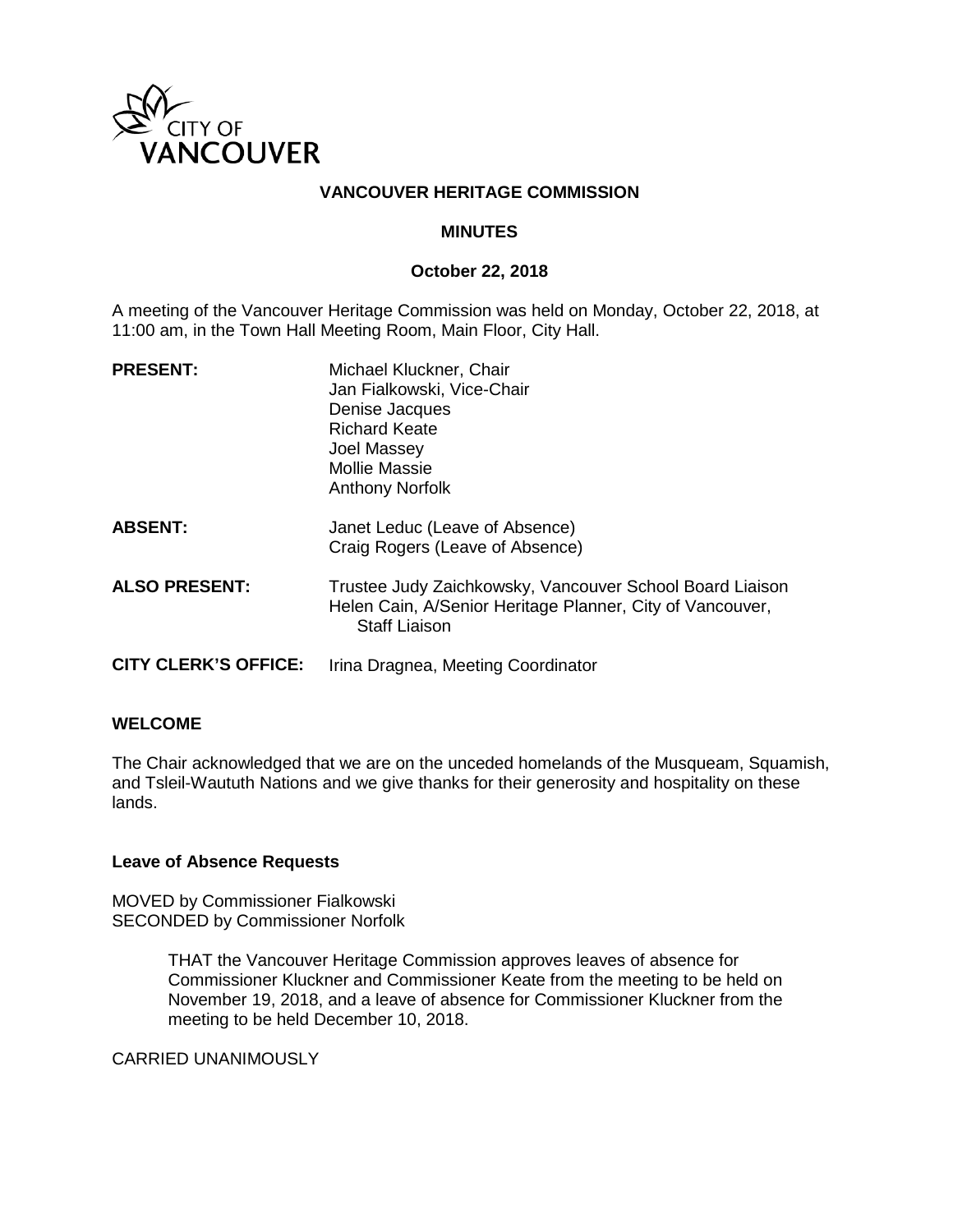#### **Approval of Minutes**

MOVED by Commissioner Fialkowski SECONDED by Commissioner Keate

> THAT the Vancouver Heritage Commission approve the Minutes from the meeting of October 1, 2018.

CARRIED UNANIMOUSLY

### **1. Business Arising from the Minutes**

MOVED by Commissioner Keate SECONDED by Commissioner Massie

> THAT the Vancouver Heritage Commission (the "Commission") would like to acknowledge and appreciate Councillor Heather Deal for her support of the Commission as Council Liaison and for her exceptional work in the City's arts and culture sector.

CARRIED UNANIMOUSLY

MOVED by Commissioner Fialkowski SECONDED by Commissioner Keate

> THAT the Vancouver Heritage Commission (the "Commission") would like to acknowledge and appreciate Trustee Judy Zaichkowsky for her work with the Commission as Vancouver School Board Liaison.

CARRIED UNANIMOUSLY

## **2. Roundtable on the Regulatory Review**

The Chair opened up the roundtable discussion with the commissioners on heritage-related issues and input into the Regulatory Review initiative.

The following comments were made informally in the workshop format:

- Heritage preservation should be a foundational component in the development of a citywide plan as outlined in the previous staff presentation on the Heritage Strategy;
- The Vancouver Heritage Commission's Terms of Reference/By-law should be broadened and provide more clarification on the role of staff and the role of commissioners in this public advisory body to Mayor and Council;
	- o Clarification is needed on interpretation of the Vancouver Heritage Commission mandate in By-law section 5, which states "the terms of reference of the Commission shall be to *advise* Council on the following matters which *may* be referred to it by Council from time to time". Commissioners and staff have differing interpretations of the By-law scope and intent.
- All applications regarding properties that are currently on the Vancouver Heritage Register and that are presented to neighbourhood-specific committees or panels should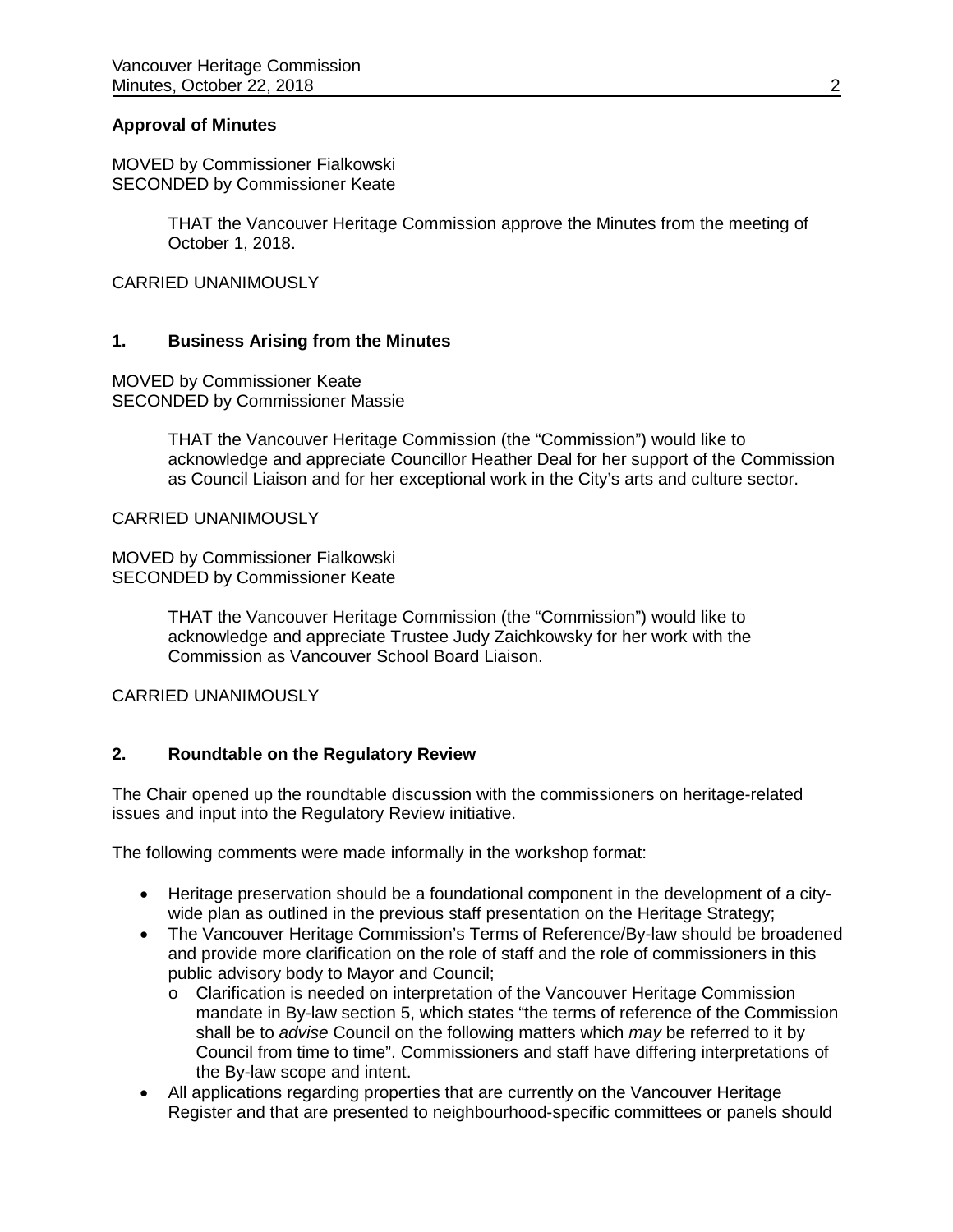also be reviewed by the Vancouver Heritage Commission; furthermore, new-build projects in Heritage Conservation Areas should be reviewed by the Commission;

- The Vancouver Heritage Commission should be made aware of all applications regarding properties that are currently on the Vancouver Heritage Register, and should receive an explanation from staff in cases where retention is not considered to be a viable option;
- The Vancouver Heritage Commission should be given ample time to properly discuss a project that is presented to them and report back to staff at a subsequent meeting if more time for consideration is necessary for advice to Council;
- Consideration should be given for a liaison/partnership between the Vancouver Heritage Commission and the Vancouver City Planning Commission, perhaps with a designated member of the Heritage Commission sitting on the Planning Commission, in order for the Planning Commission to incorporate heritage concerns into the overall planning of the City;
- The Vancouver Heritage Commission should receive a complete review of application processes involving houses on the Vancouver Heritage Register, specifically when and why applications are brought to the Commission for comment and advice to Council, and when and why applications are not brought to the Commission;
- The Vancouver Heritage Commission should be kept informed of any building being altered or demolished on a heritage streetscape that is listed on the Vancouver Heritage Register;
- The Vancouver Heritage Commission should receive feedback and follow-up through a staff update process on projects it has reviewed;
- The Vancouver Heritage Commission should have input into any situation whenever there is a clash of City policies that could be detrimental to buildings on the Vancouver Heritage Register;
- The Vancouver Heritage Commission and City staff should consider identifying particular sets of skills – such as builder, developer, architect, historian – that could assist Council in creating a well-rounded, effective Commission;
- It is important to develop heritage sensitivity among all non-heritage City staff as a longterm staff-development item;
- Design guidelines for infill accessory buildings and new primary buildings in heritage areas, such as Chinatown, Yaletown, Strathcona and Mount Pleasant should be clarified; and
- Conflicts between heritage conservation and the Vancouver Building By-law requirements for life safety and energy retrofits, and Federal Homeowners Protection Act requirements for building envelope standards in strata conversions, should be resolved to ensure that heritage buildings (and other historic buildings), do no lose their features and character.

**\* \* \* \* \***

The Commission recessed at 12:15 pm and reconvened at 12:34 pm.

**\* \* \* \* \***

## **3. Staff Update**

Helen Cain, Staff Liaison, updated the Commission that Anita Molaro has accepted the position of Assistant Director in Real Estate Services, and that Jason Olinek is now the Acting Assistant Director in Urban Design.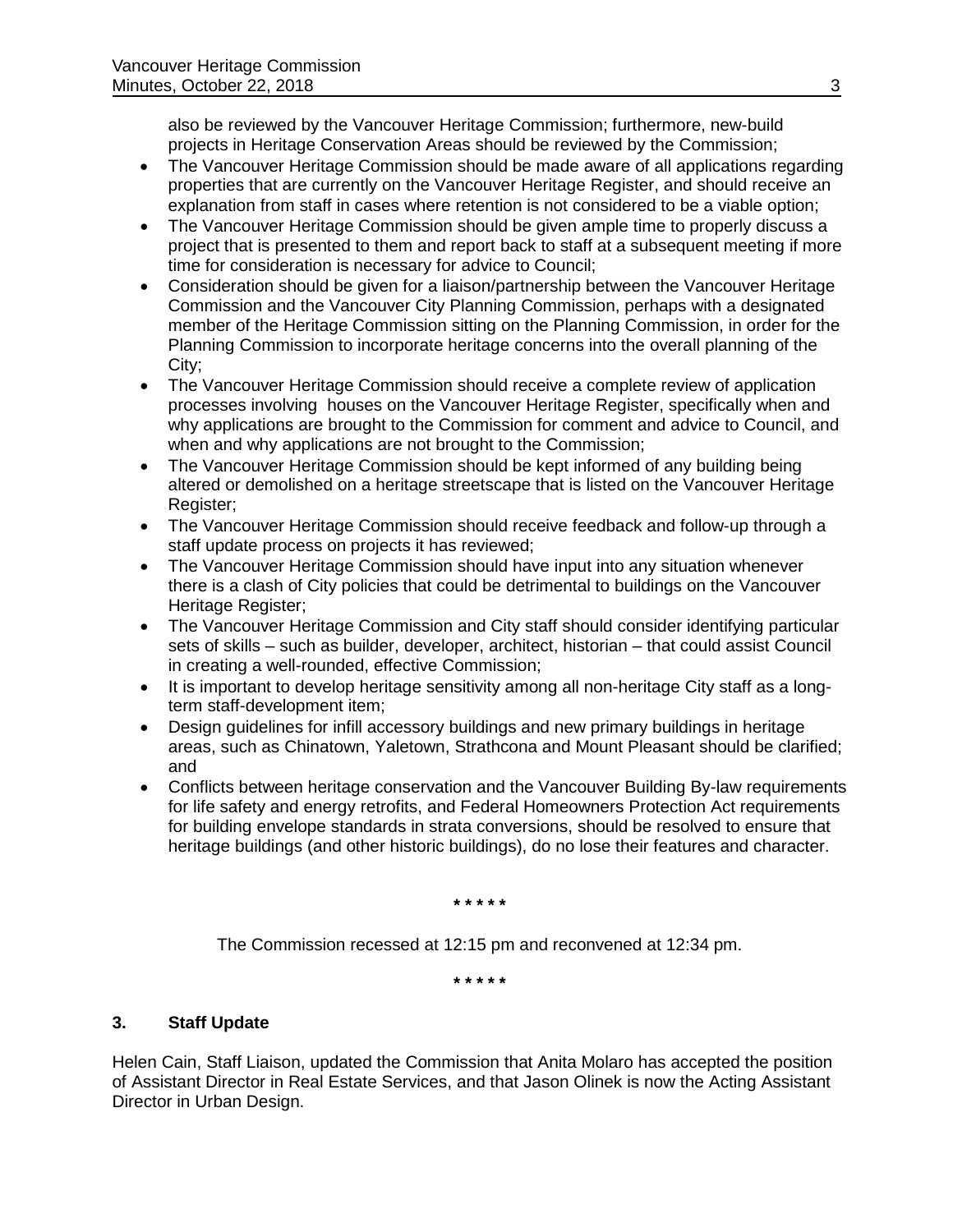Ms. Cain highlighted the City's preparation to start work on a new two-year process to create a Broadway area plan (Broadway Plan). Ms. Cain advised that the plan will focus on opportunities to integrate new housing, jobs and amenities with future transit, and that it will not be duplicating the work in the Making Room Program.

Also, Ms. Cain advised the Commission that there is a great deal of time available to further discuss the Regulatory Review, if desired, and that one of the main objectives of the Review is to create a genuine and open discussion of issues facing all advisory bodies and City staff.

# **4. New Business**

## **(a) Report on Development Permit Board Advisory Panel**

Commissioner Norfolk provided an update from the October 15, 2018, Development Permit Board Advisory Panel meeting noting the Panel's consideration of a proposed development at 1485 Davie Street where reincorporation of granite, an existing on-site and historic West End material, was advised and achieved.

# **(b) Report on the First Shaughnessy Advisory Design Panel**

Commissioner Massie provided an update from the October 18, 2018, First Shaughnessy Advisory Design Panel meeting noting the Panel's discussion on whether or not new synthetic or other imitation material roof shingles and concrete unit paving (which is not the traditional natural paving material of clay and stone used historically in First Shaughnessy) are appropriate for new buildings in First Shaughnessy in light of the applicable guideline that states that manufactured materials imitating authentic material are incompatible with the heritage value and character of the Heritage Conservation Area. The Commission's opinion is that it would not recommend anything other than "authentic;" however, the Commission is open to amendments to the guidelines to allow a diversity of authentic materials for new builds and new infill buildings.

## **(c) The Vancouver School Board Heritage Consultation Committee – Vancouver Heritage Commission Representative**

Past Commissioner Hulbert advised the Commission that a new Vancouver Heritage Commission representative is needed to fill the role on the Vancouver School Board Heritage Consultation Committee. Commissioner Jacques has offered to be the Vancouver Heritage Commission representative and will be getting in touch with past Commissioner Hulbert for all the details.

# **Adjournment**

MOVED by Commissioner Keate SECONDED by Commissioner Norfolk

THAT this meeting be adjourned.

CARRIED UNANIMOUSLY